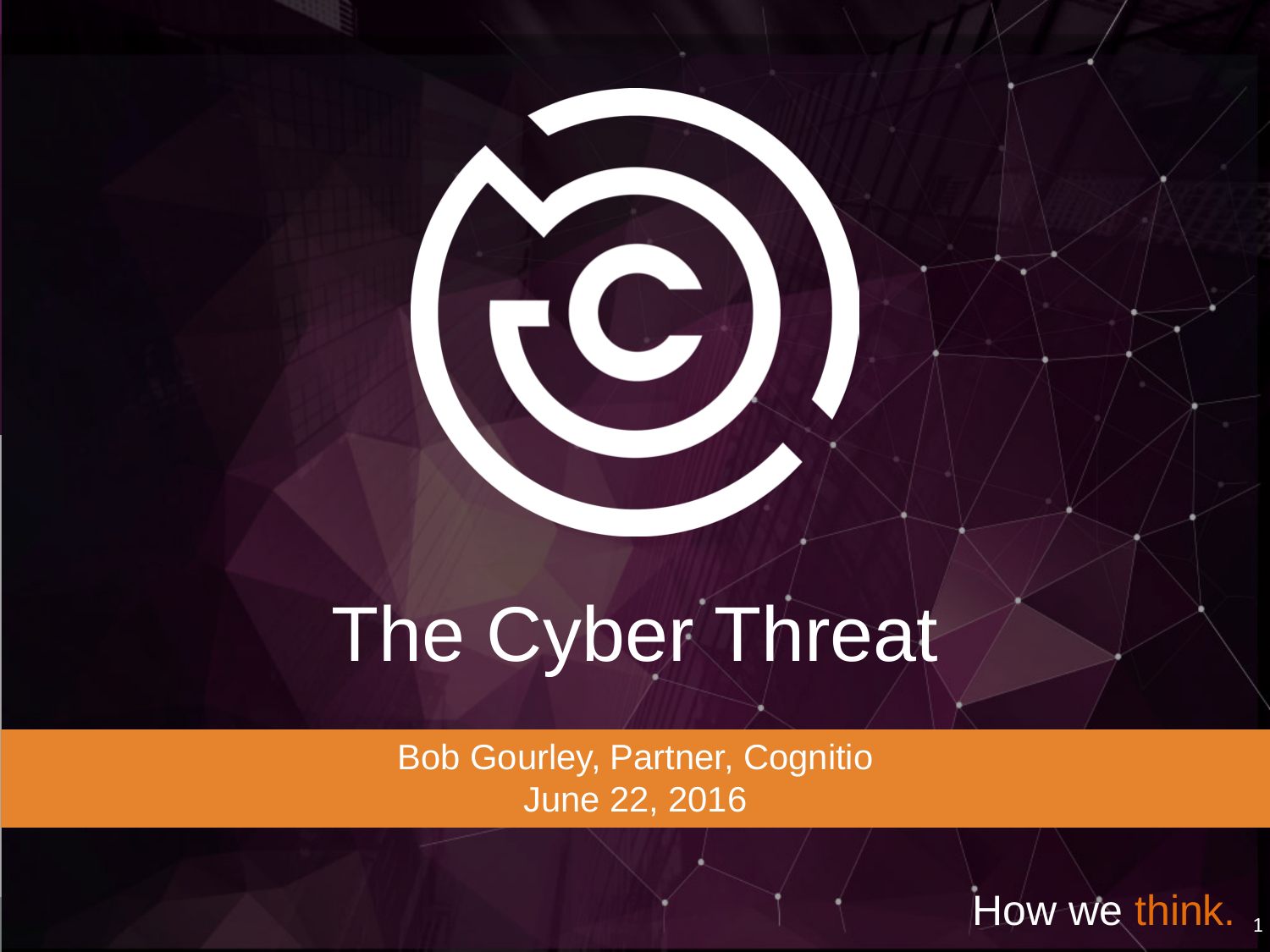### About This Presentation

- Based on decades of experience in cyber conflict
- Including cyber defense, cyber intelligence, cyber attack and analysis
- Informed by understanding of the complexities of technology and the critical nuances of policy and process in our system
- Validated by what works in defense across multiple sectors of the economy.
- Salient lessons fit on one slide

#### That One Slide Follows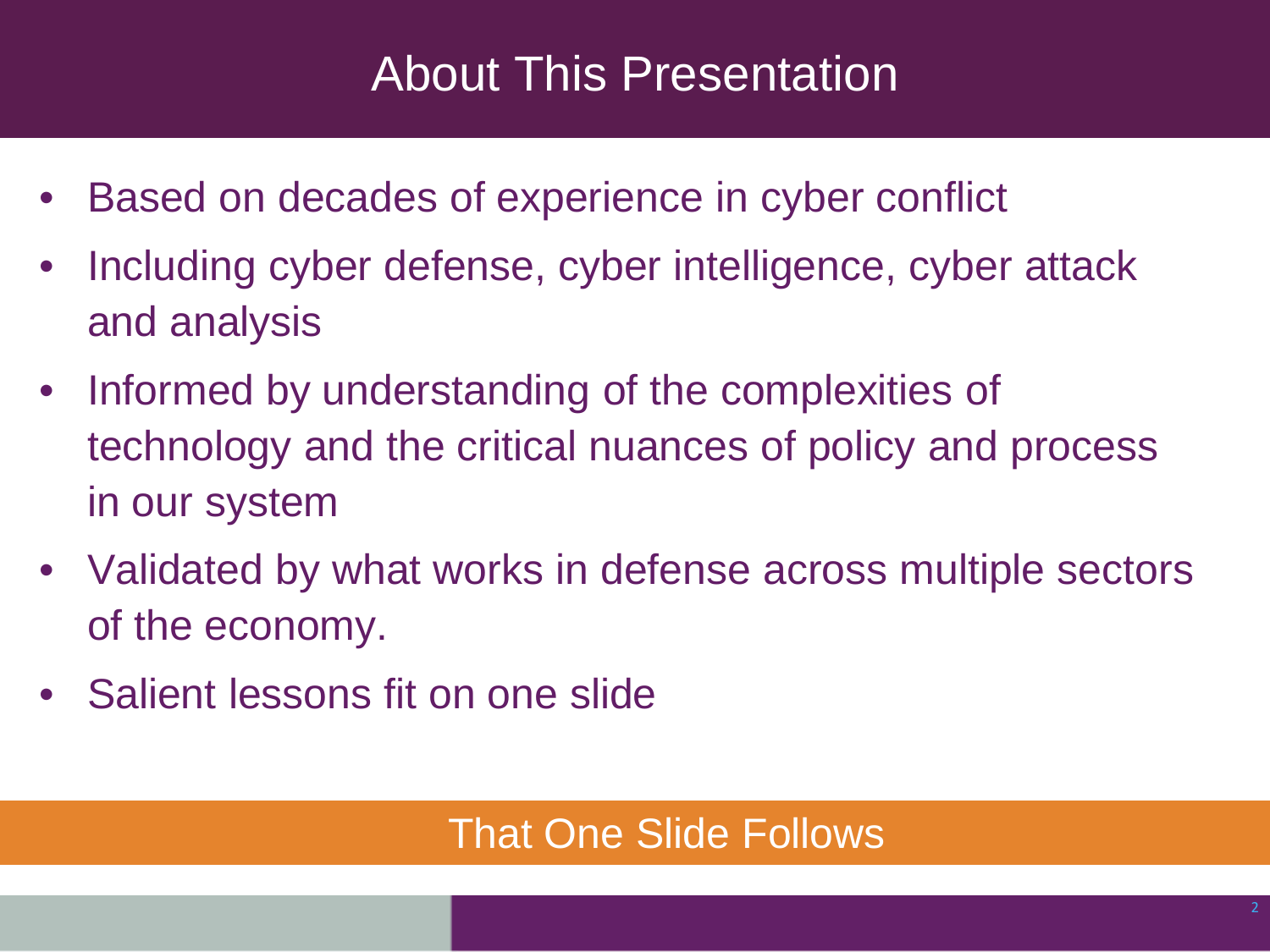## Know The Threat To Beat The Threat



A great deal is known about who is attacking and what their motivations are. By studying them we can build better defenses before attack and respond smarter during attack. Get the right info for strategic, operational and tactical decisions.

Adversaries Are:

**Nations Crime Groups Extremists Hackers Insiders**



Aircraft, cars, roads, trains, ships and organizations increasingly interconnected. But cyberspace is hard to observe and security hard to access. Well instrumented systems overseen by trained/experienced people are key to defense.

Tools To Consider:

**Encryption ID Management 2FA Automated Patching**

Ensure Tech is Independently Assessed Victory Must Be Earned



Every sector of the economy and every government and every citizen is under almost constant attack. Most suffer ongoing infections with malware. Attackers get in fast and remain undetected for months. But risk can be reduced/mitigated.

#### Top Lessons Are:

**Attackers are persistent, we must prepare for breach**

Successful Attacks Are By Organizations Defenders Should Collaborate on Lessons



Lead with understanding that cybersecurity is not just an IT function. Must have your personal leadership and engagement by your entire team. Ensure external verification and validation of your strategy, policy, process and tech.

#### Top Actions:

**Engage with ISACs, Collaborate with Peers, Study Threats**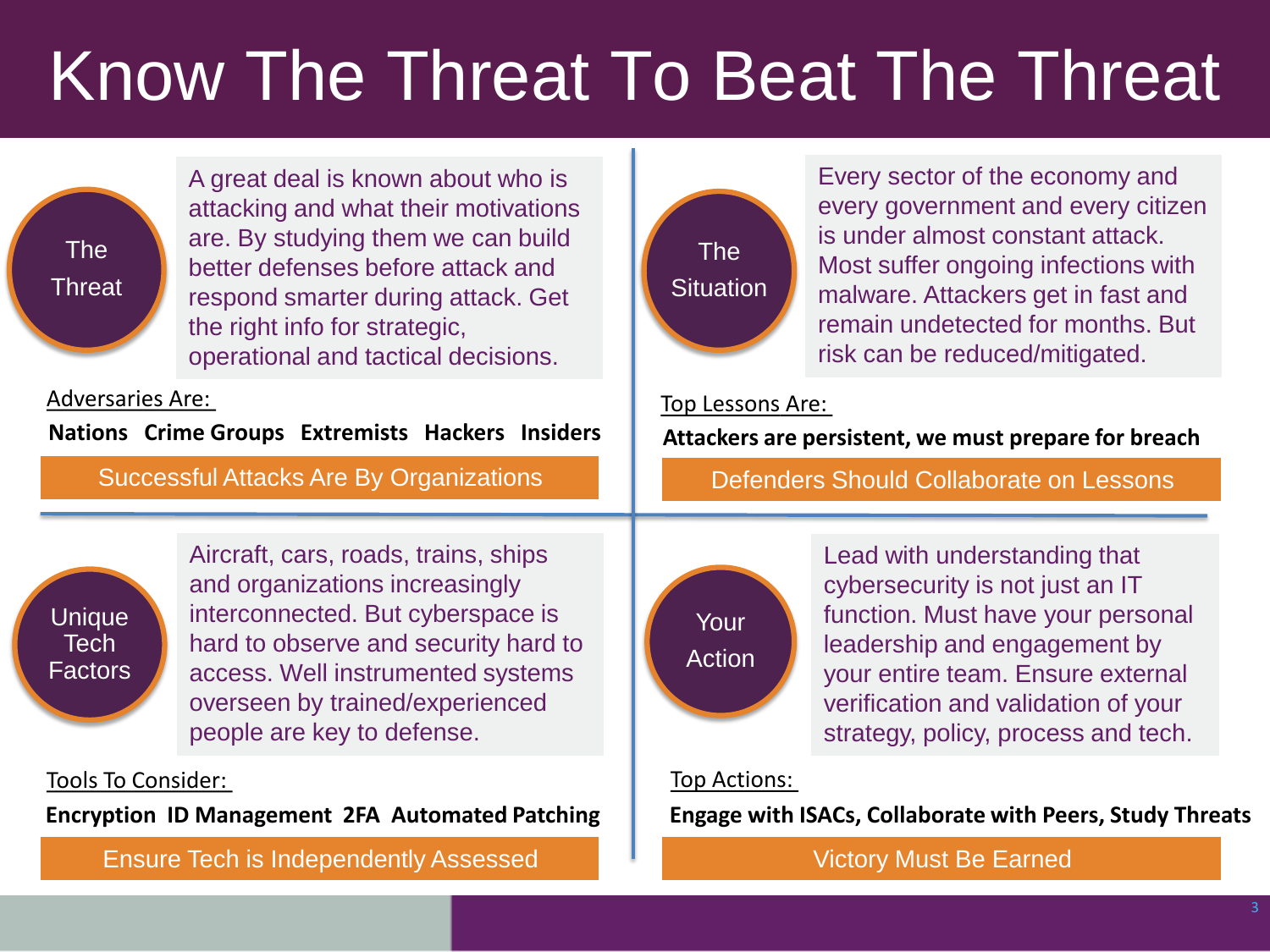# **The Details**

How we think.<sup>4</sup>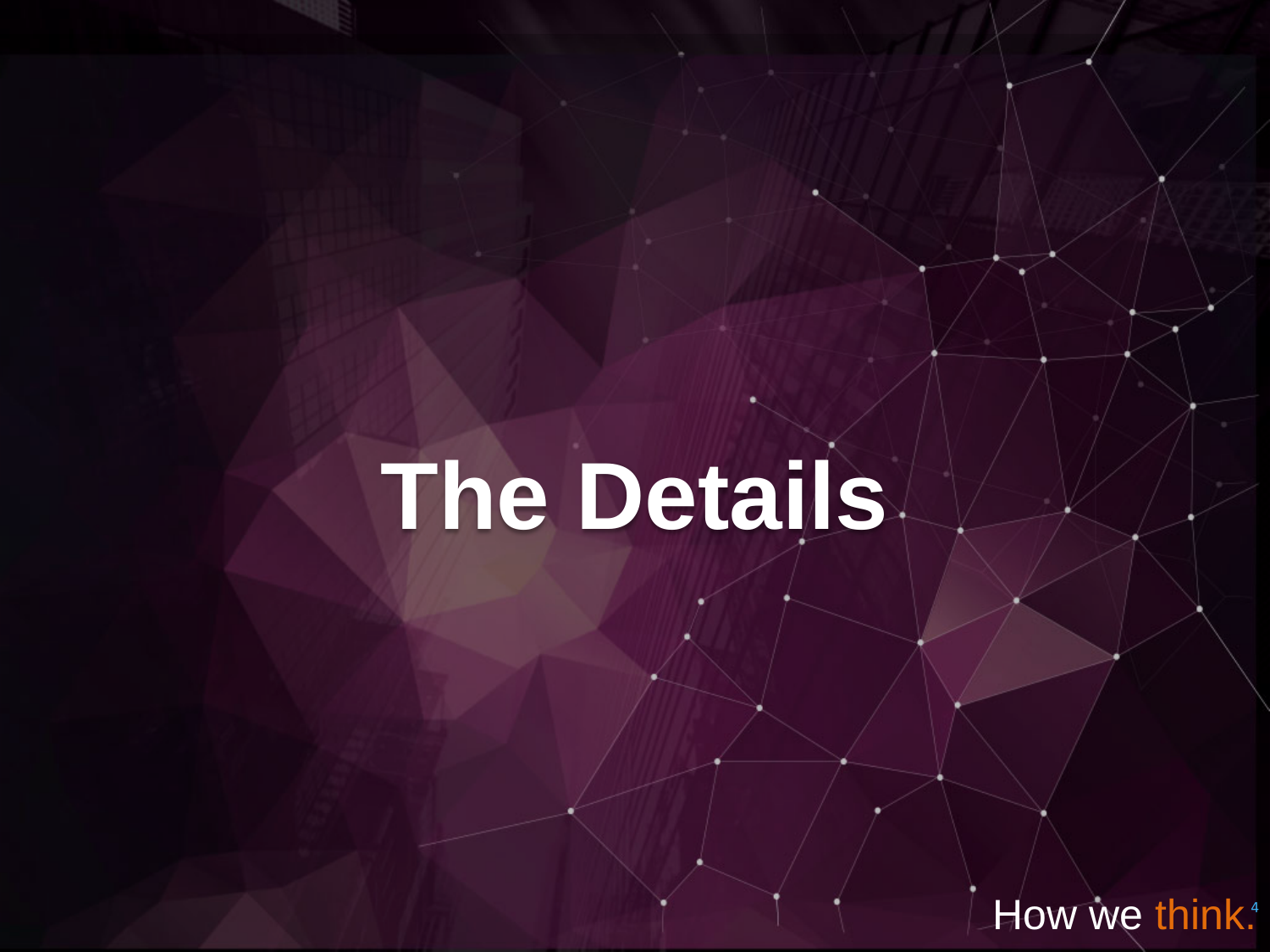## About Cognitio

Cognitio is a strategic consulting and engineering firm led by a team of former senior technology executives from the U.S. Intelligence Community.

We have a track record of safeguarding some of the nation's greatest secrets, equipping U.S. leadership with actionable intelligence that helps protect lives and driving technology innovation that kept key government agencies generations ahead.

Cognitio leverages that vast knowledge to enable companies across disparate industries to effectively manage technology, maximize technology investments, and reduce overall institutional risk.

#### We Do Three Things



#### Reach Us On Pre-Competed GWAC Vehicle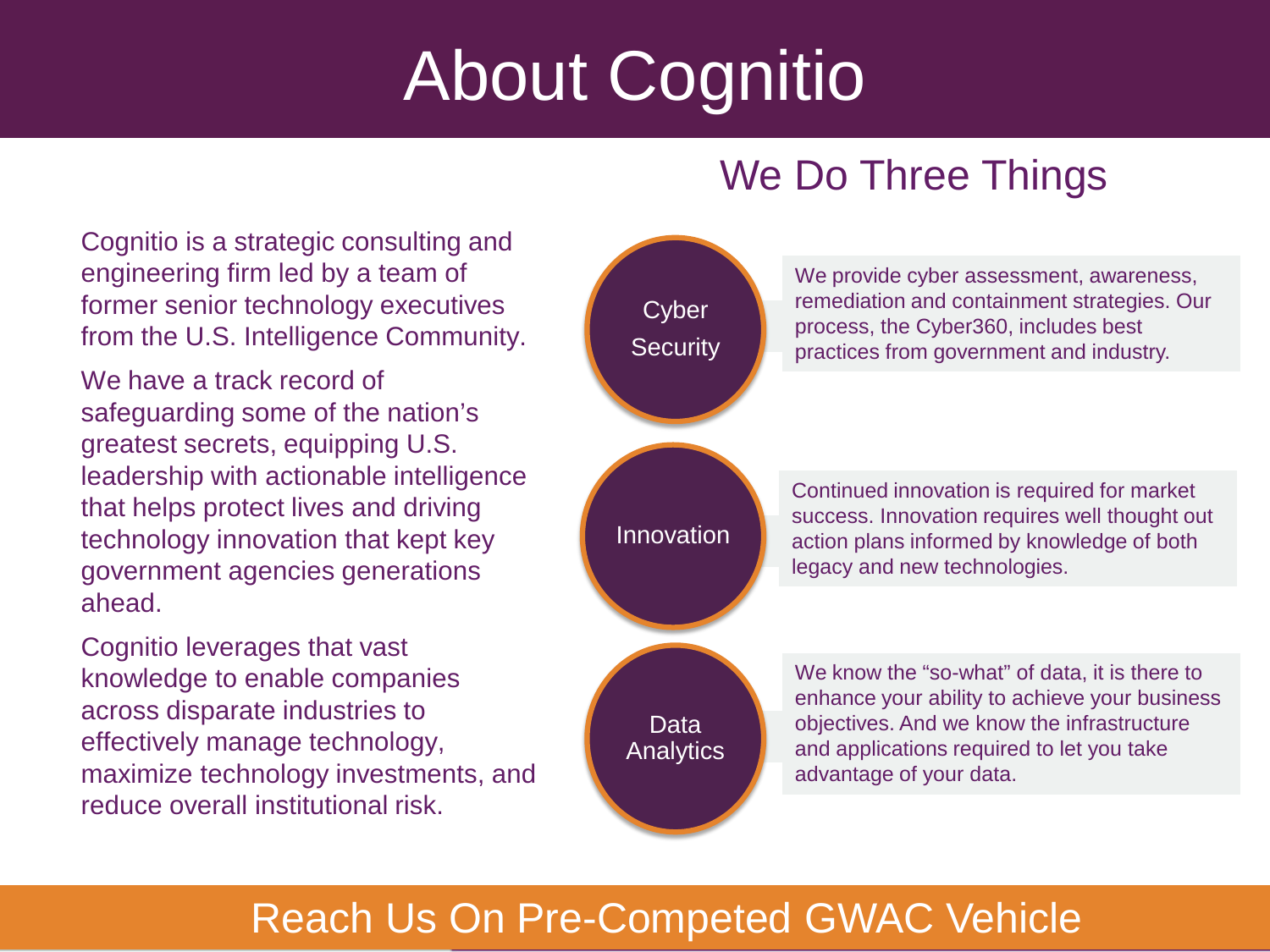### Defense Lessons From All Industries

- Everyone is under continuous attack
- Most organizations have ongoing infections with malware
- Converged/blended attacks the norm
- Attackers get in fast, but remain undetected for months
- Awareness of threat is seen as helpful, it helps people understand what to do and who to notify of anomalous activity

#### Transportation Sector Can Learn From Other Sectors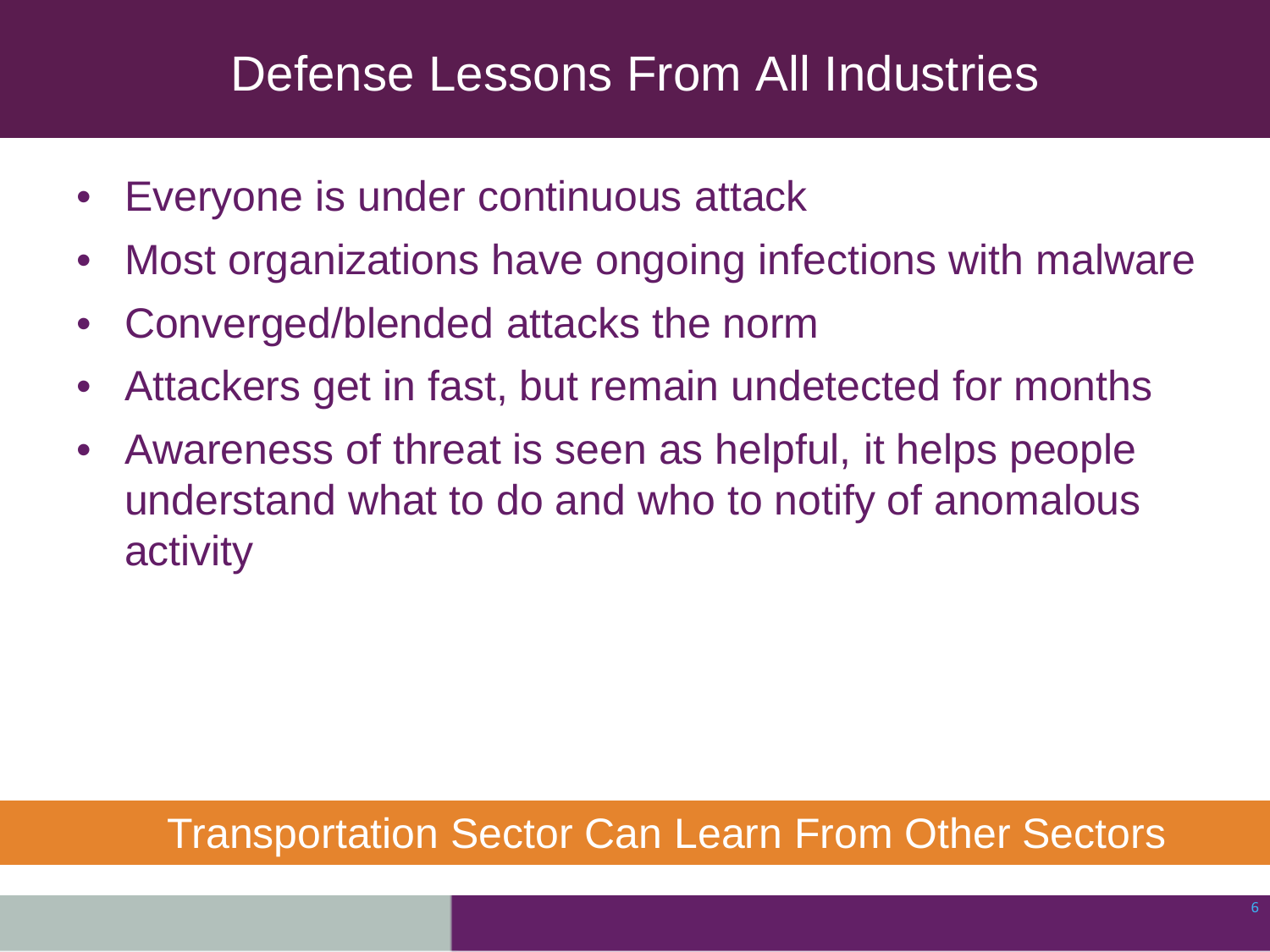### Hot Topics From The Daily Threat Brief

- Cyber attacks against transportation sector are growing and dangerous (but attacks against healthcare sector growing faster)
- Ransomware evolving/becoming harder to prevent/beat
- Most visible/attention getting demonstration is the 2015 Charlie Miller/Chris Valasek demonstrations. But vulnerabilities in many vehicles and infrastructure systems
- For organizations, Phishing remains dominant path in… exploits human traits of compassion and curiosity.
- IoT is coming to transportation sector. Awareness of IoT vulnerabilities becoming more widespread, but little indication of security solutions
- Mobile device vulnerabilities: exploited to gain account info

#### All Indications Are Attacks Will Continue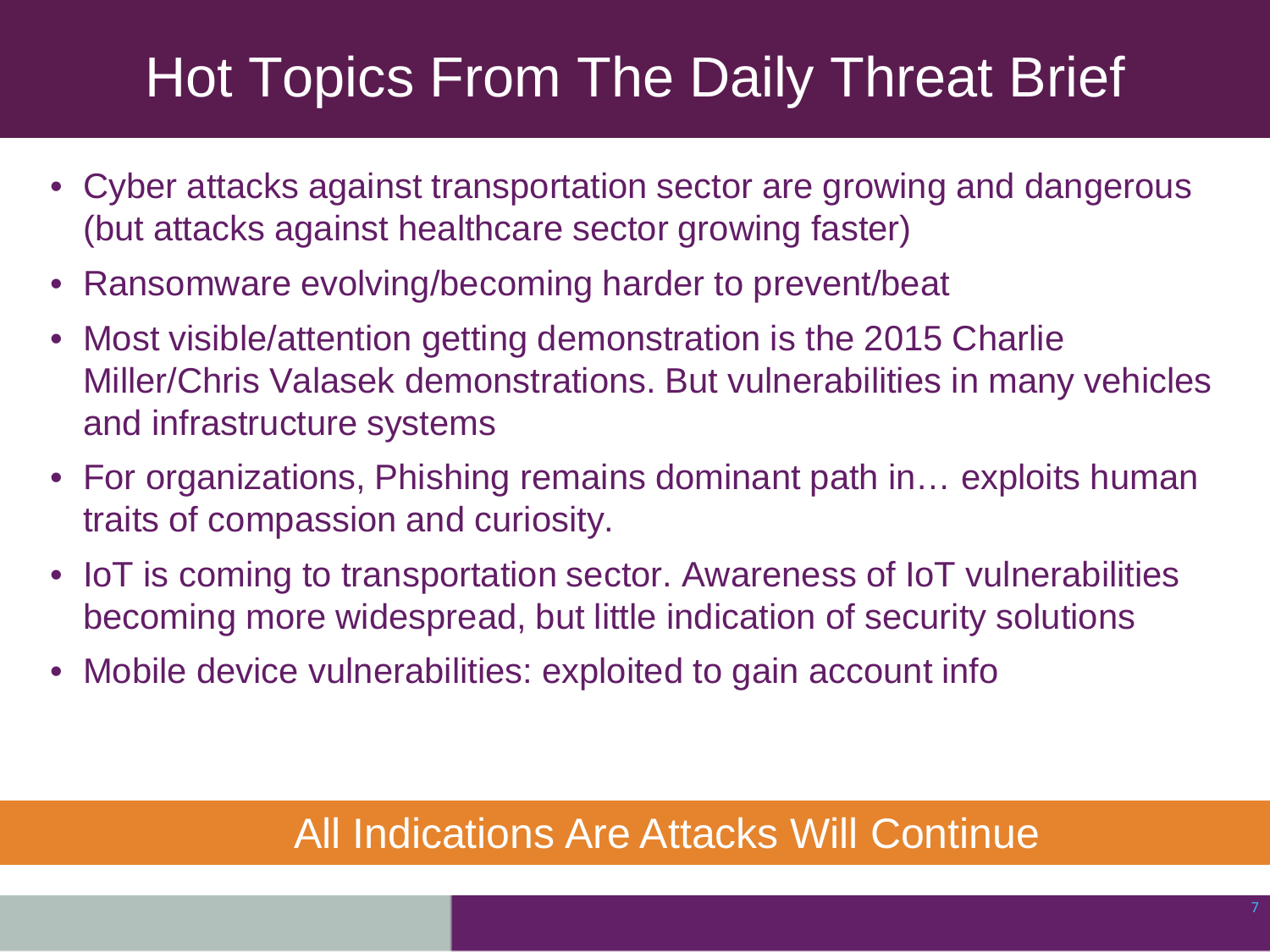### The Condensed History of the Cyber Threat









- Civil War: Both sides attacked, exploited, hacked
- 1998 Moonlight Maze: It takes a nation to fight a nation
- 2007 Estonia: Be ready to weather a storm
- 2008 Georgia: Expect cyber attacks timed to military ops
- 2008 Turkey Pipeline: Large cyber to physical attack
- 2009 GhostNet: When a powerful adversary wants in nothing will stop them. Collaborative cyber intel can inform response
- 2011 Wikileaks: Know the human element. Know balance between info sharing and protection
- 2013 Mandiant Report: Cyber intel is strategic
- 2013 Snowden Leaks: Know the threat before it strikes
- 2013/14 Banks and Retail: Nothing stops this adversary
- 2015 Warsaw's Chopin Airport DDoS: Transportation is a target
- 2015 Healthcare and Governments: No sector immune
- 2015 Cars and Embedded IT: Threat actors will find a way
- 2016: Ukraine power grid: Infrastructure a target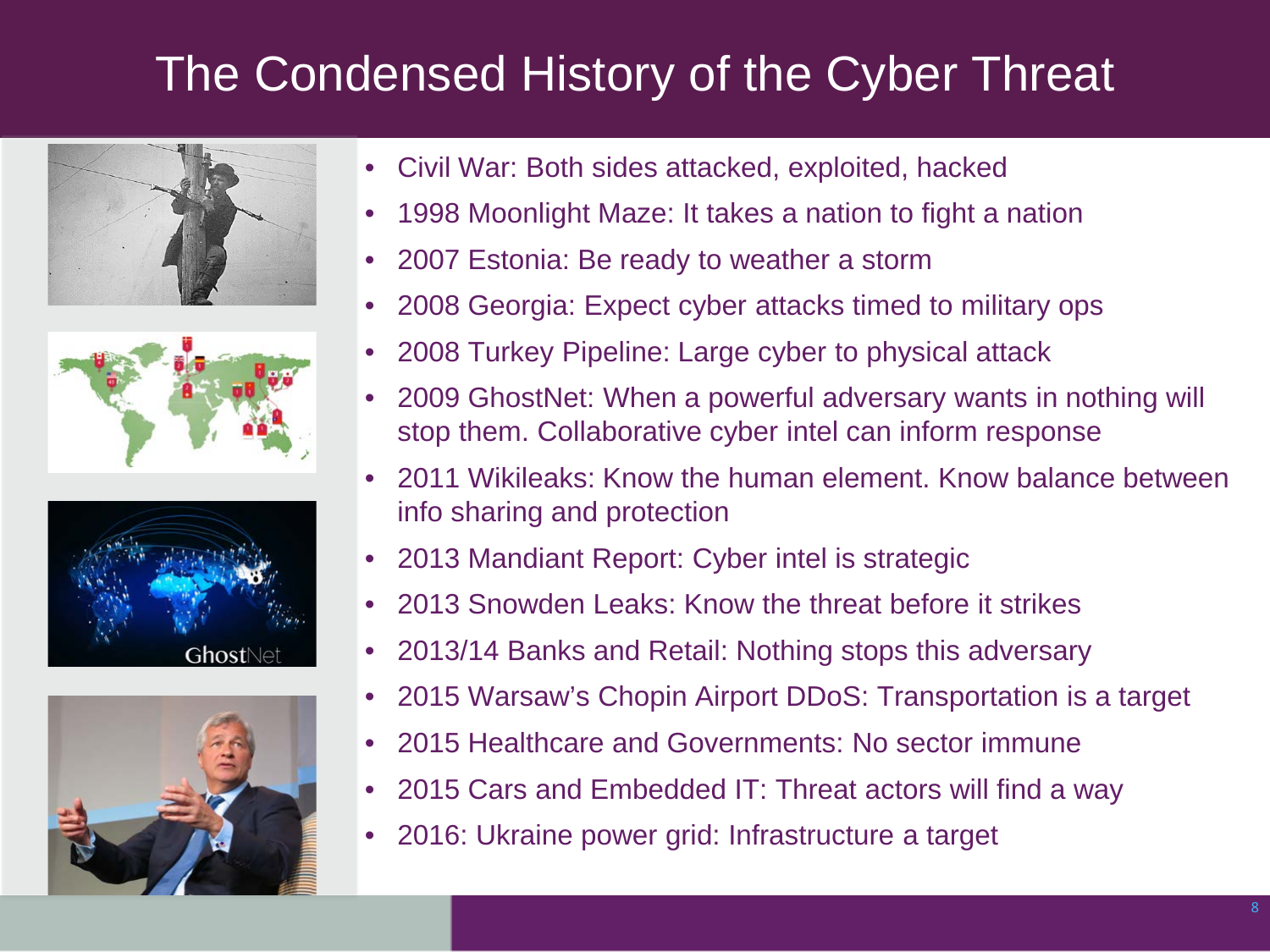## Who is Attacking?

- Successful attacks are conducted by organizations
- Organizations are groups of people acting together for a common purpose
- By studying those organizations and how they behave and what they want we can help deter their actions and mitigate some of their capabilities
- When under attack we can better defend
- When penetrated we can more quickly respond

The four categories of organizations: Nations, Criminals, Extremists, **Hactivists**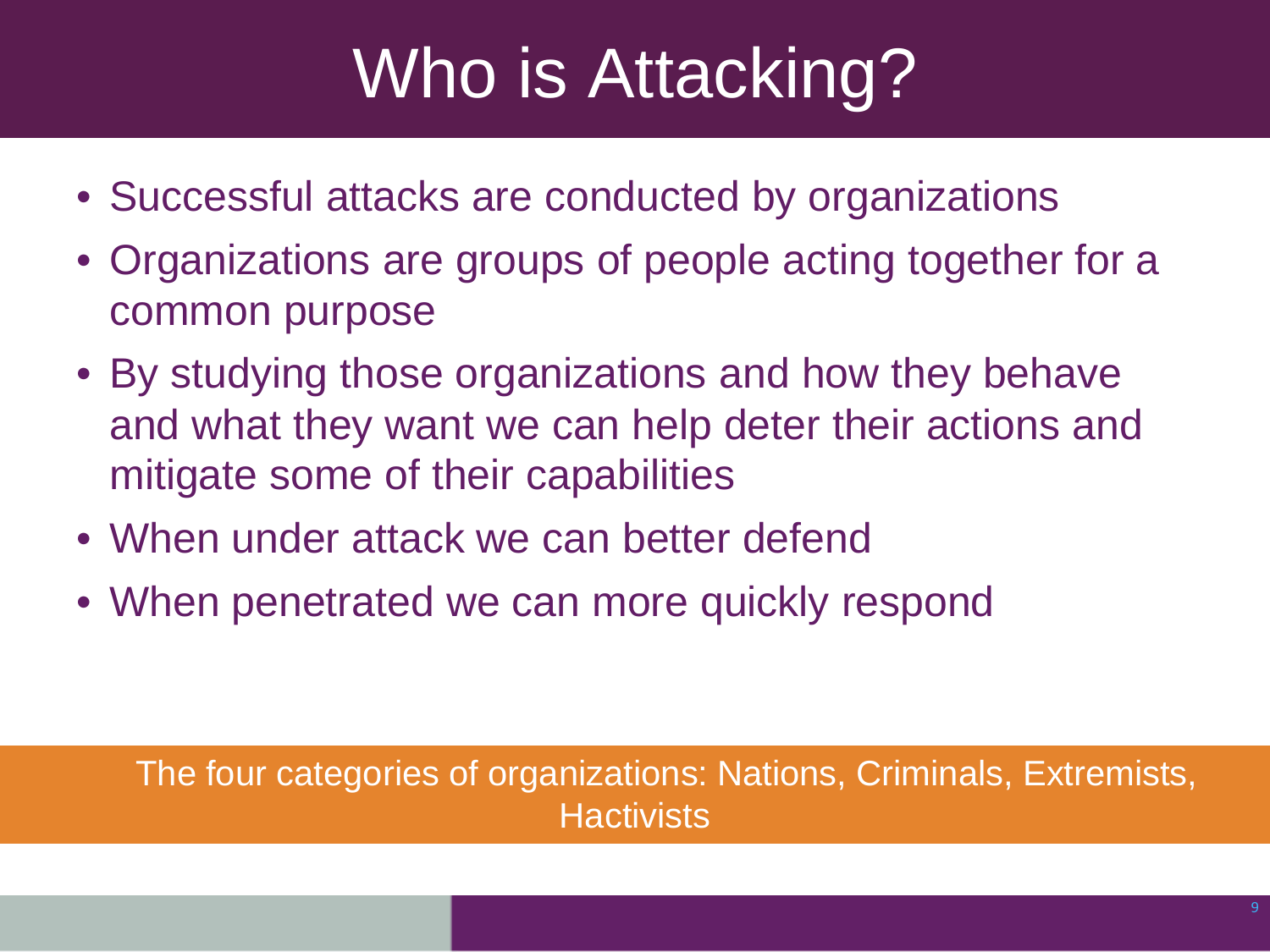### The Special Case of the Insider

- The term "Insider Threat" has a special use in the security community. Can be a person you trust who you have given credentials to your most sensitive networks and accounts.
- Can be good one day then change intent the next
- Could be operating as an extension of one of the organizational categories described above
- Cannot be stopped by technology alone (but technology can help).
- Requires policies, process and a highly functioning team of good people to catch the bad ones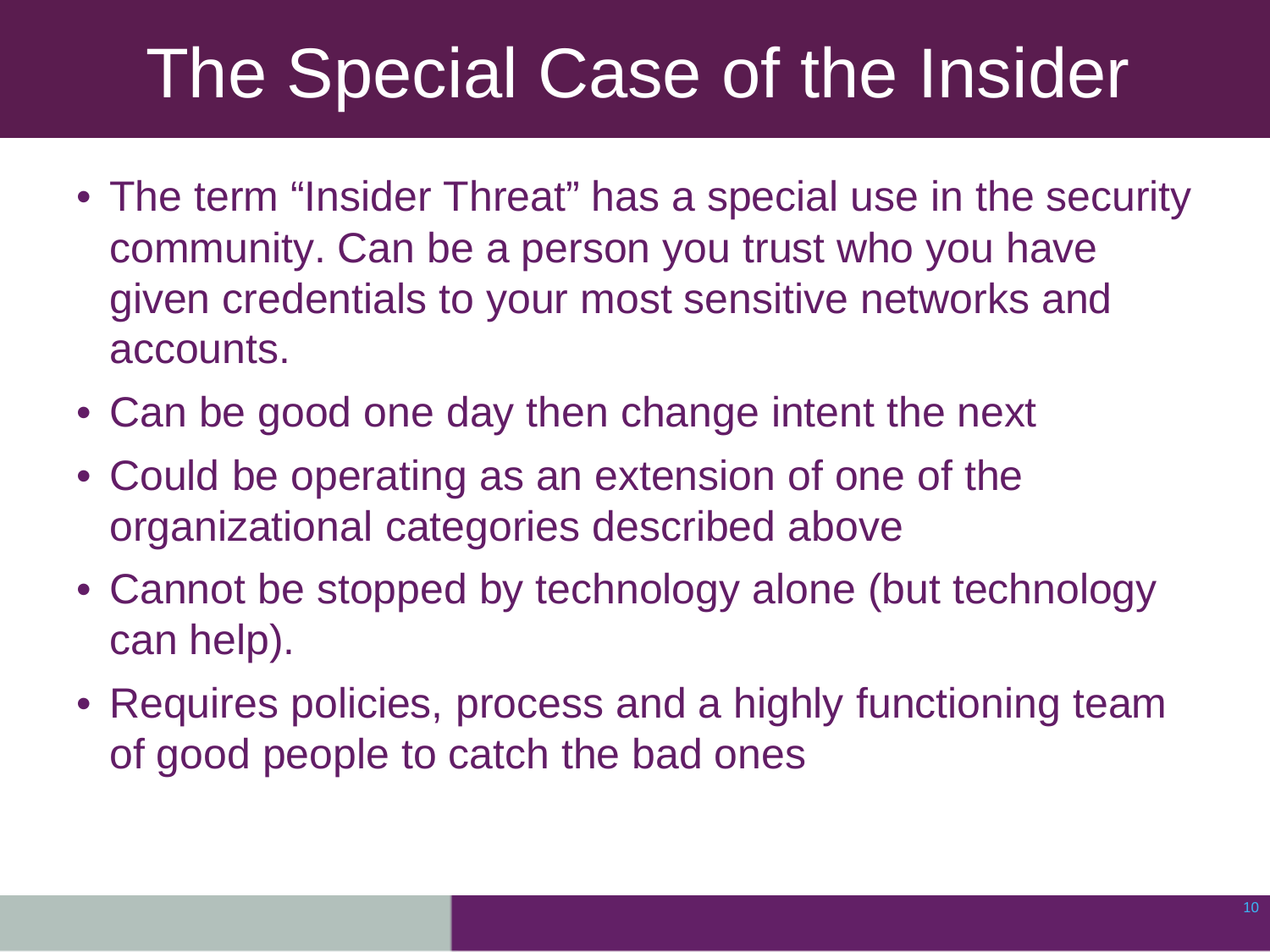### The Threat Actors

| <b>ACTOR</b>            | <b>MOTIVE</b>               | <b>TARGETS</b>                |
|-------------------------|-----------------------------|-------------------------------|
| <b>Nation States</b>    | <b>Economic or Military</b> | IP or Infrastructure          |
| <b>Organized Crime</b>  | <b>Financial Gain</b>       | IP, Banks, PoS                |
| Terrorists / Extremists | <b>Cause Support</b>        | <b>Highly Visible Targets</b> |
| Hackers / Hacktivists   | Publicity, Watch it burn    | Anything and Everything       |
| <b>Trusted Insiders</b> | Revenge, Financial Gain     | Your Data and/or Networks     |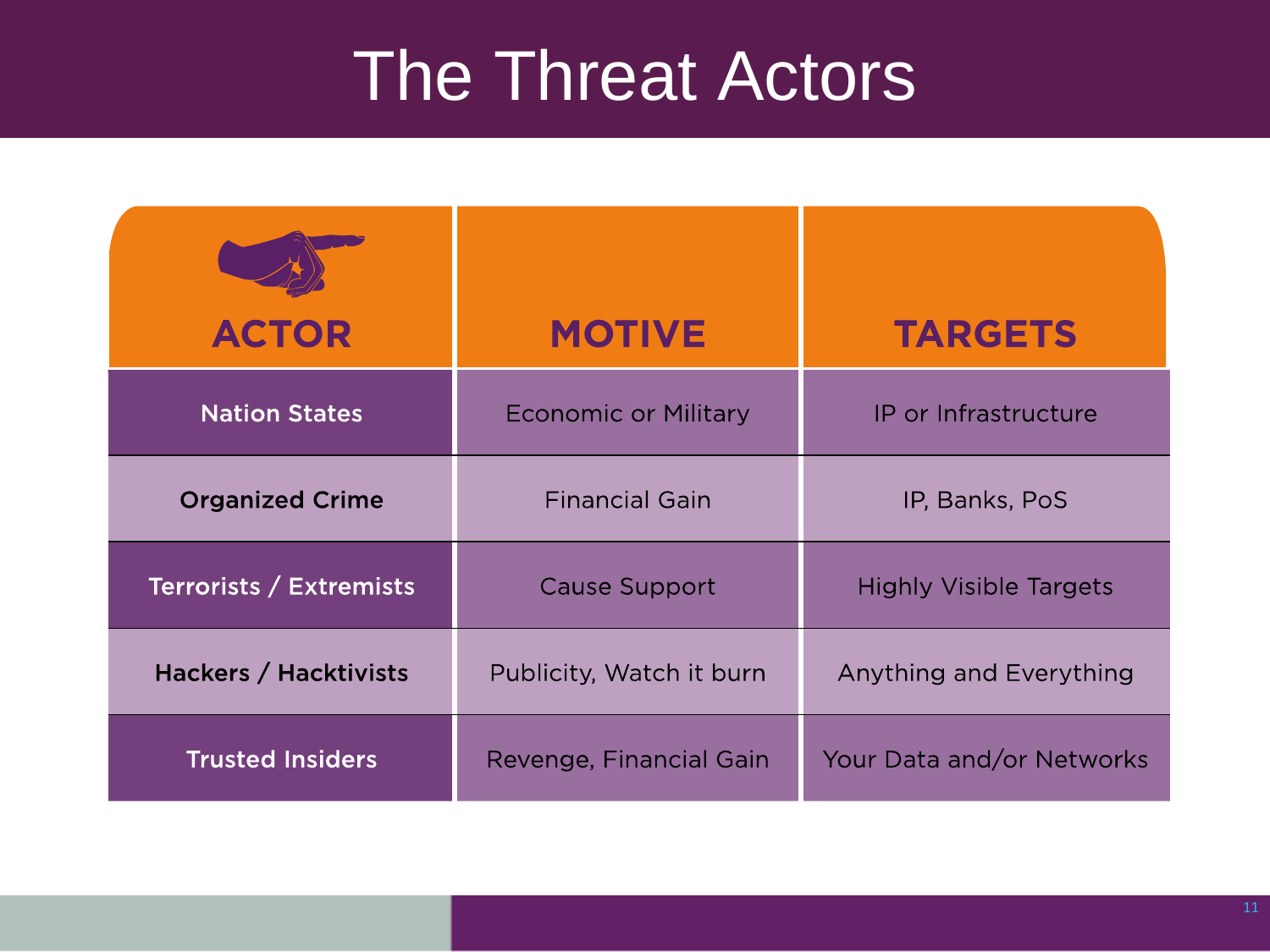### **Attack Patterns**

| <b>METHOD</b>                     | <b>SUMMARY</b>                                               | <b>LESSONS</b>                                                 |
|-----------------------------------|--------------------------------------------------------------|----------------------------------------------------------------|
| <b>Espionage Methods</b>          | Human-guided use of tools to<br>find and extract information | Prioritize, classify,<br>and protect data                      |
| <b>Web Application Attacks</b>    | Breaking into web sites or<br>applications                   | Don't host web sites on your<br>network; use robust DMZs       |
| <b>Malicious Code</b>             | Viruses, worms, etc                                          | Automatic detection<br>and remediation                         |
| <b>Exploit poor configuration</b> | Take advantage of<br>bad design                              | Understand your applications -<br>alter default configurations |
| <b>PoS Attacks</b>                | <b>Financial transactions are</b><br>always vulnerable       | Ensure access to tactical threat<br>intelligence; Red Teams    |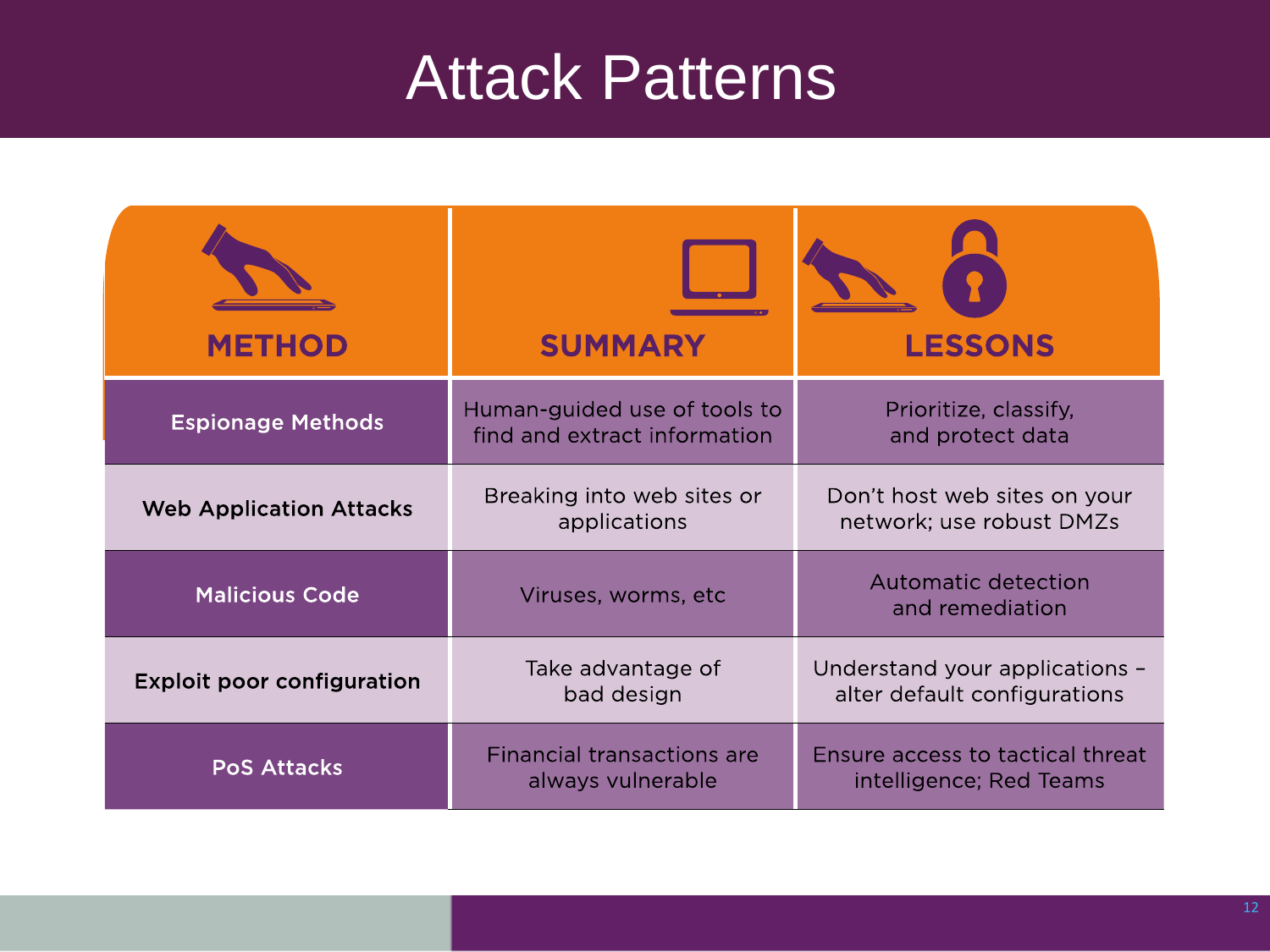### Bad Actors and Their Code

- Modern malware is designed to stay under the radar
	- Old anti-virus solutions do not work against new threats
	- Malware hops between media
	- Slow, hard to observe communications
	- Sandboxing, honeypots/nets not the entire solution
- Even sophisticated adversaries and modern malware can be detected
	- No adversary can be invisible
	- Well trained incident response teams find them
	- However, non-automated methods are overwhelmed and cannot scale
- Automation is key, including automating cyber intelligence

#### Foundational Work Has Been Done Enabling Automation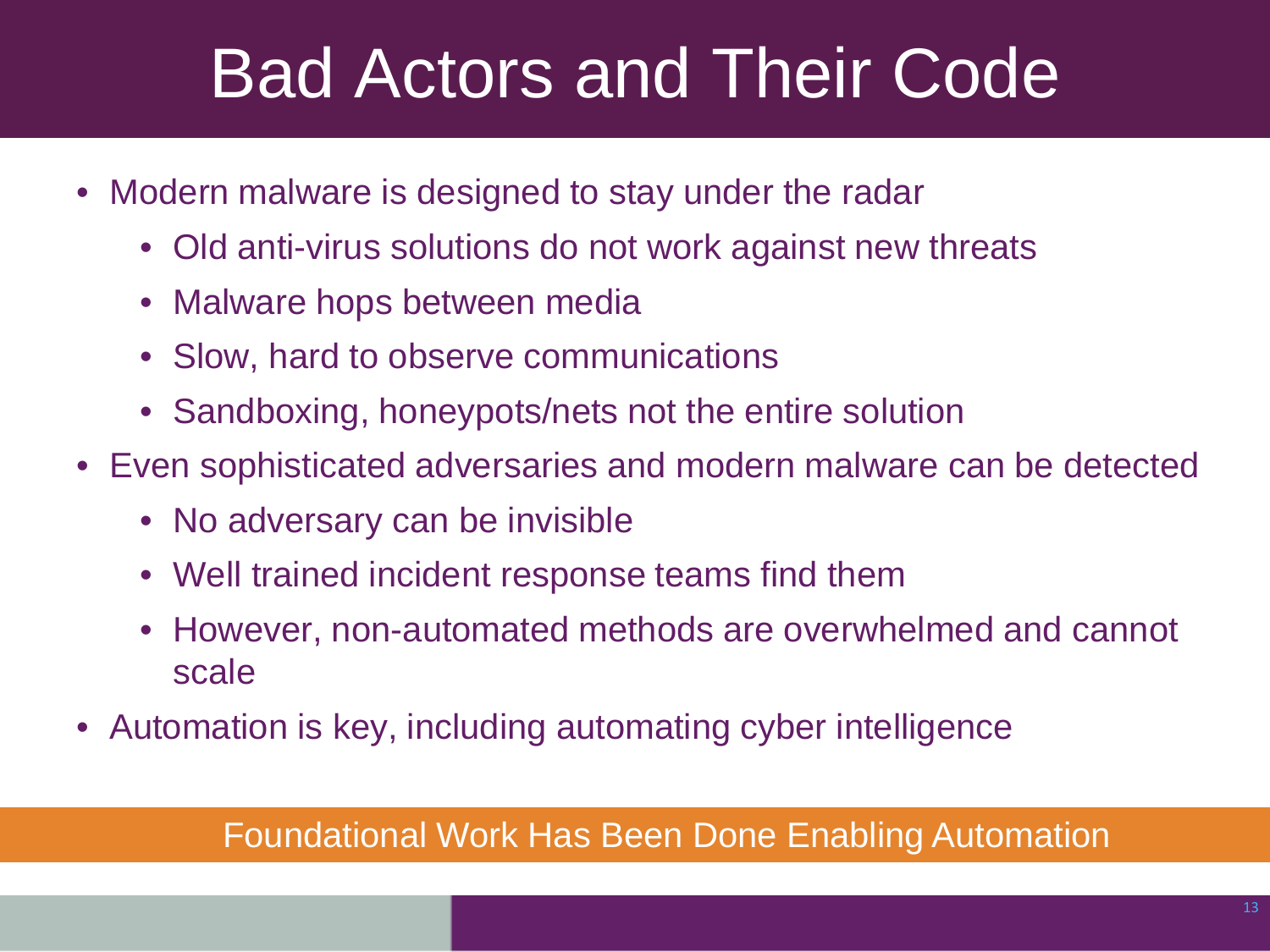## What Can We Do About It?

- **Assess and Understand:** Know what data, systems and capabilities are most important to the function of your organization, and maintain continuous automated awareness of their status.
- **Enhance Defenses (but prepare for breach):** The adversary in cyberspace is continuing to innovate, which means we must continue to review our defenses and modernize. Even with this continual defense, history proves that the adversaries eventually get in.
- **Design for Containment:** Early detection and rapid incident response will be aided if systems are designed to contain adversaries. Containment of attacks is especially important in malicious code.
- **Ensure Backup:** Every critical system must have a backup, and recovery methods must be defined and tested.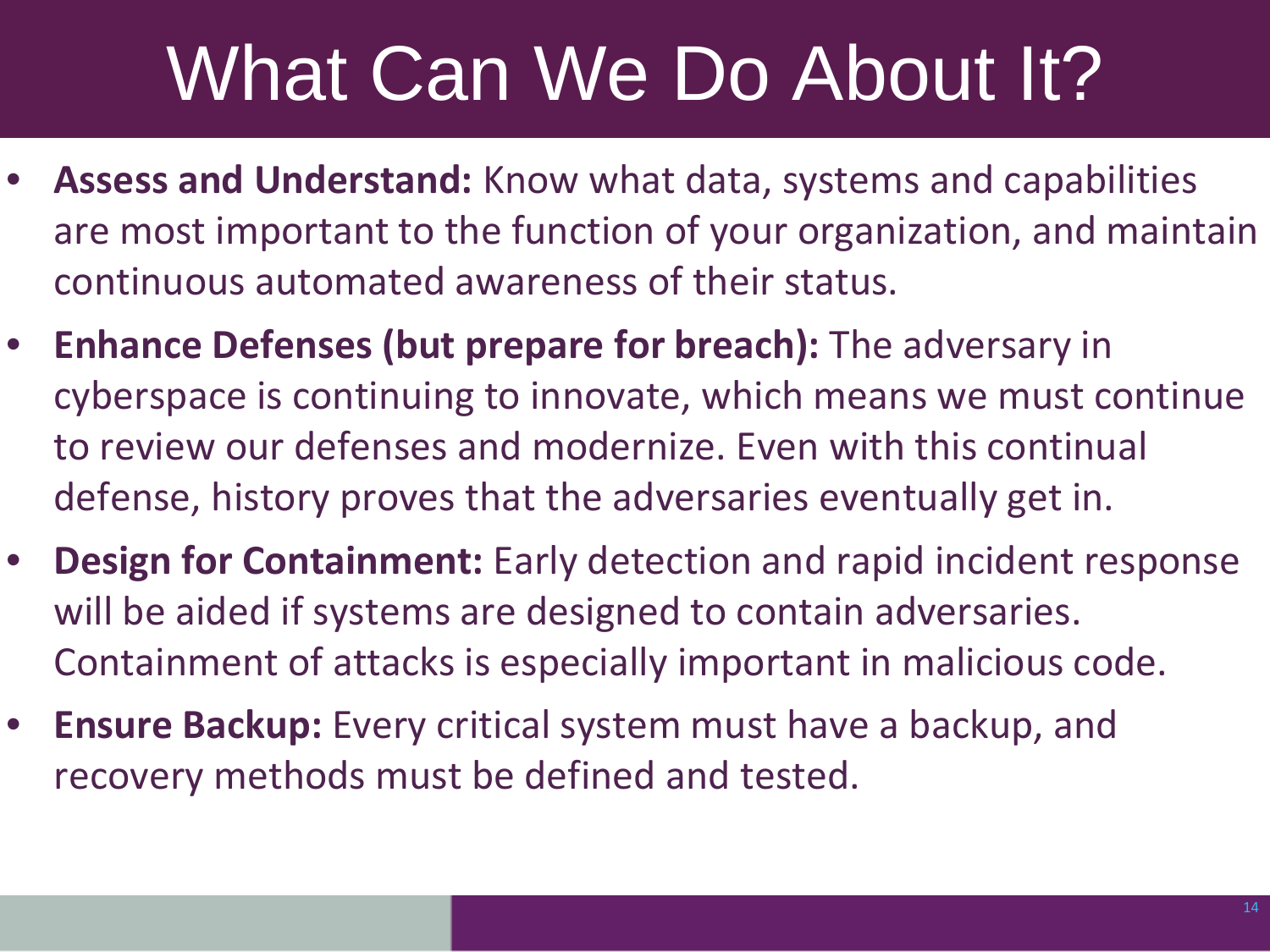## What Can We Do About It?

- **Coordinate Early:** Work with those that are critical to responding to attack. For example, the FBI, the US CERT, and the appropriate ISAC (Surface Transportation ISAC, Aviation ISAC, Public Transportation ISAC, Multi-State ISAC). Build bonds of trust before an incident.
- **Leverage Experience of Others:** No transportation organization can match the technical talent of the modern cyber criminal or nation. This requires seasoned professionals who constantly focus on learning threat tactics and mitigation strategies.
- **Automate Defenses and Enhance Monitoring:** Here too external help is almost always the right path forward. Find the a team that provides analysis of anomalies in your network in ways that give the best of both automation and experience professionals (Gartner calls this Managed Detection and Response or MDR).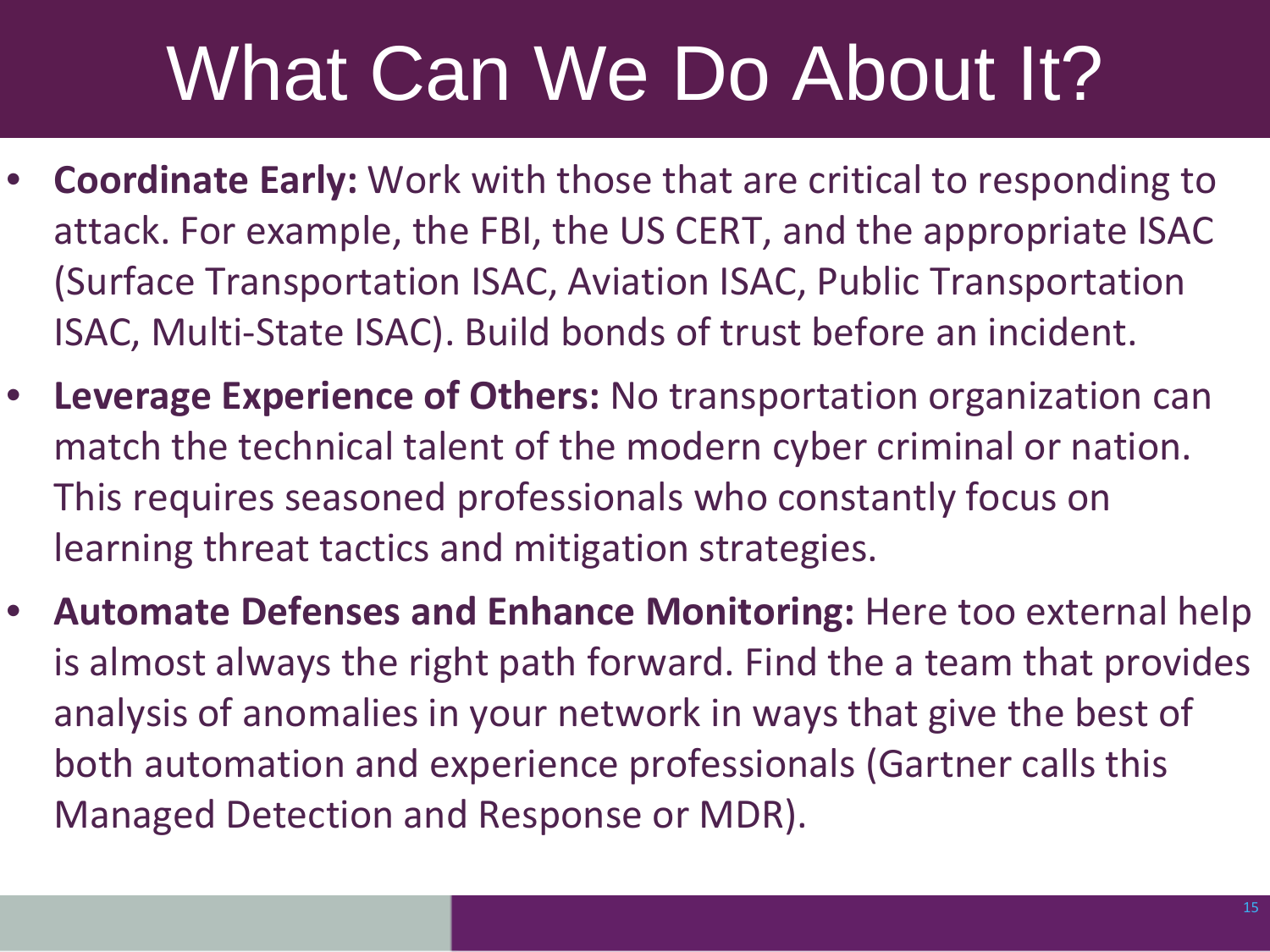## Review

- Every citizen you serve, every company you work with or support, every supplier you have, and every other member of the transportation sector, are all facing the same threat
- Adversaries have objectives they are going to fight to achieve
- History has shown they will never stop
- History also shows the bad guys will always get in, eventually
- A well-instrumented enterprise with well engineered automation and experienced external help can detect and mitigate adversary actions

#### Which Leads To Our Concluding Recommendations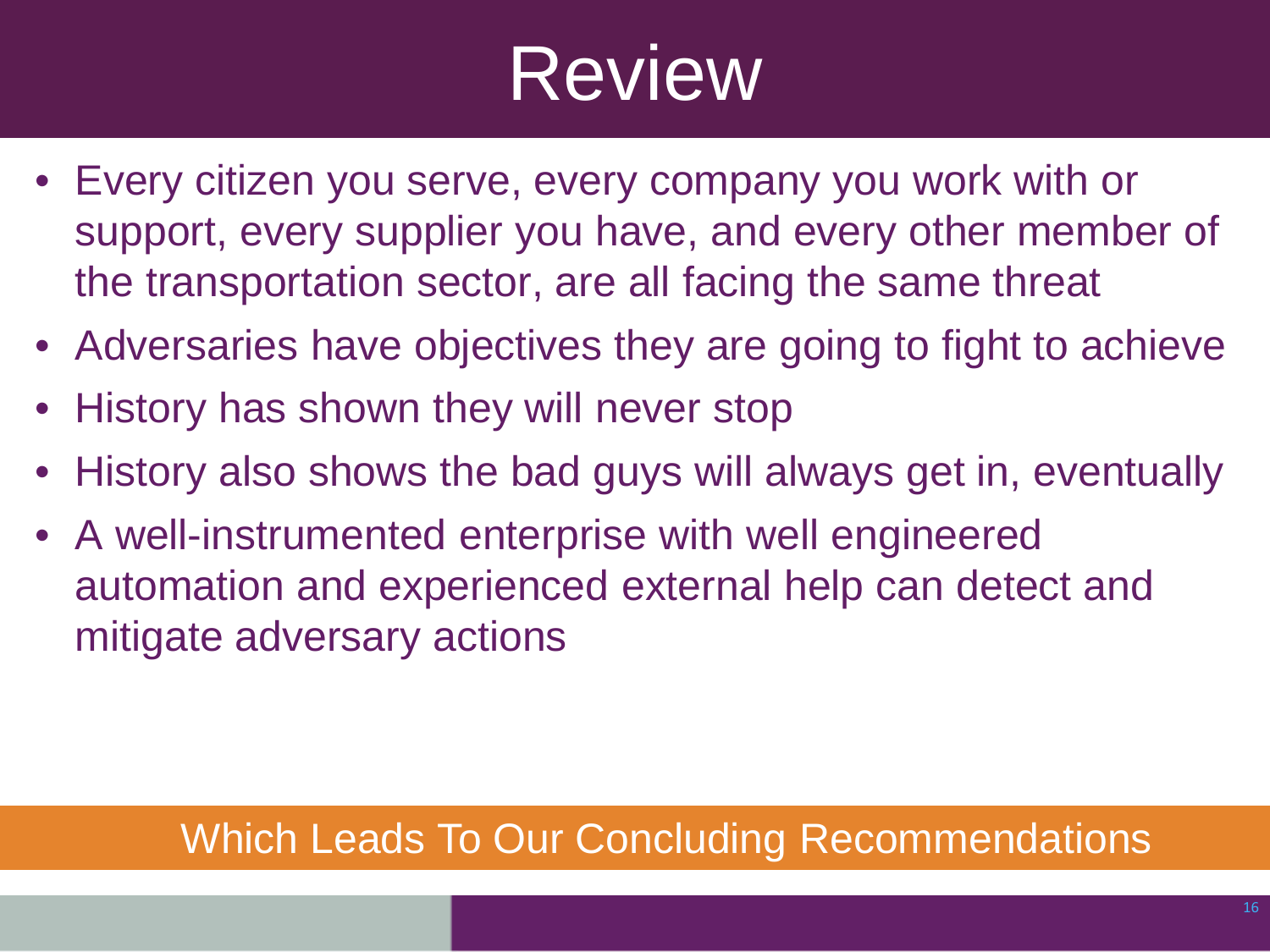### Concluding Recommendations

### Continually Learn! Know and Improve Your Policies! Communicate!



#### ThreatBrief.com TheCyberThreat.com

Bob.gourley@cognitiocorp.com